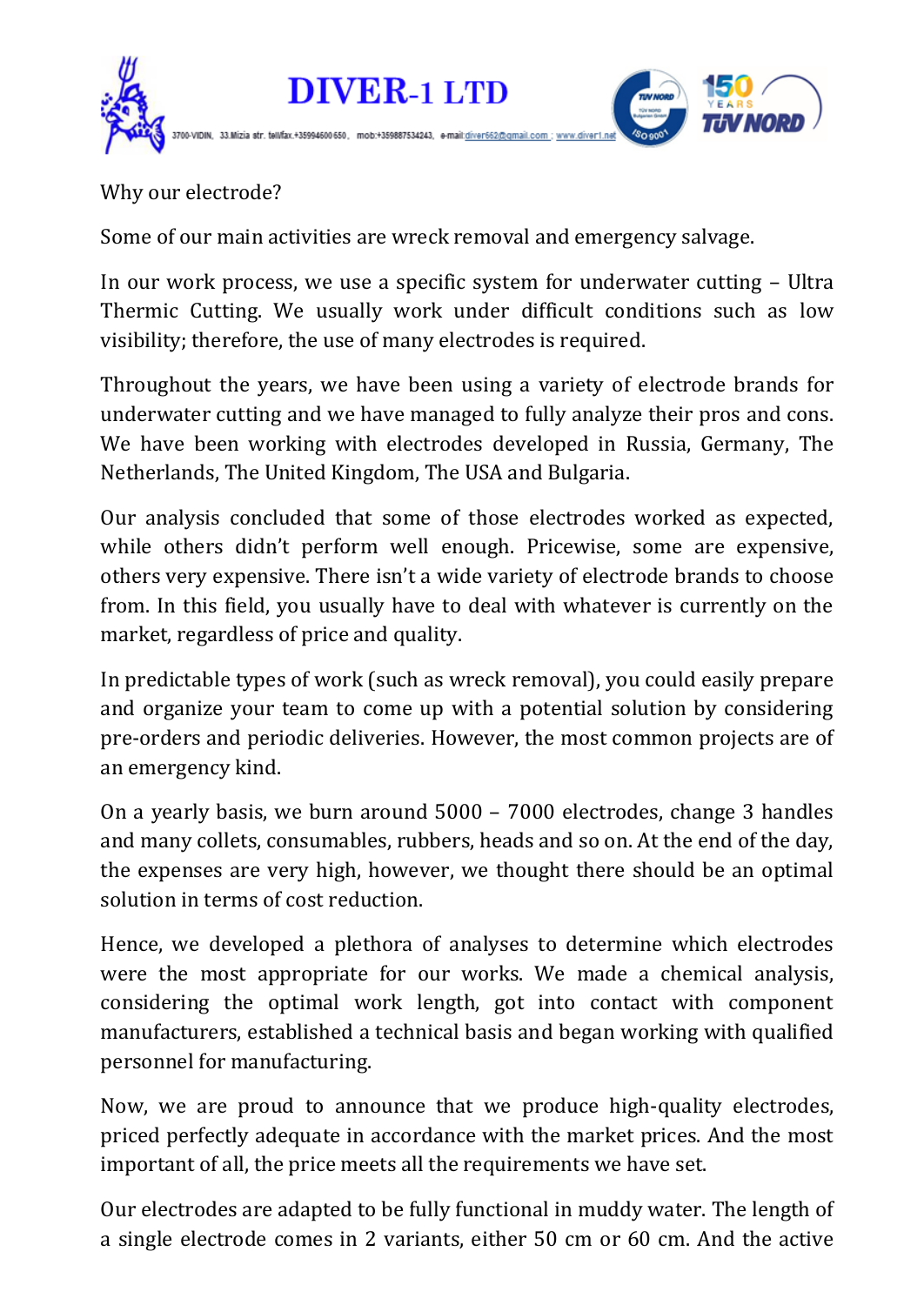

cutting part, is respectively either 45 cm or 55 cm. The diameter is 10 mm. With the suitable collet (which we also sell), our electrodes could fit in every underwater cutting torch.

The electrodes burn easily at 12V and 24V, and from 90A to 140A. After interrupting the tension, they continue to burn and cut. Extinguishing is done by cutting off the access to the oxygen. If you turn off the electrode, you could easily ignite it again. For better cutting performance, we have increased the oxygen  $(0<sub>2</sub>)$  levels. They are higher than the standard for underwater works by 0.3 – 0.5 Bars. The recommended pressure for cutting is 6.5 Bars at the point of work. However, the easiest way to determine this is for the diver to analyze the oxygen flow coming out of the electrode. Optimally, it should be between 20 and 30 centimeters. Please, check out the oxygen regulation table below.

| Depth in m        | Indication of the pressure gauge |
|-------------------|----------------------------------|
| $\overline{1}$    | 3,3                              |
| 10                | 7.7                              |
| $\overline{12}$   | 7.9                              |
| $\overline{15}$   | 8.2                              |
| 18                | 8.5                              |
| $\overline{21}$   | 9.0                              |
| $\overline{24}$   | 9.4                              |
| $\overline{27}$   | 9.8                              |
| $ 30\rangle$      | 10.2                             |
| 34                | 10.5                             |
| 37                | 10.8                             |
| $\overline{40}$ , | 11.2                             |
| 43                | 11.5                             |
| 46                | 11.7                             |
| 49                | 12.2                             |
| 52                | 12.8                             |
| 55                | 13.0                             |

## **Oxygen regulation according to the depth**